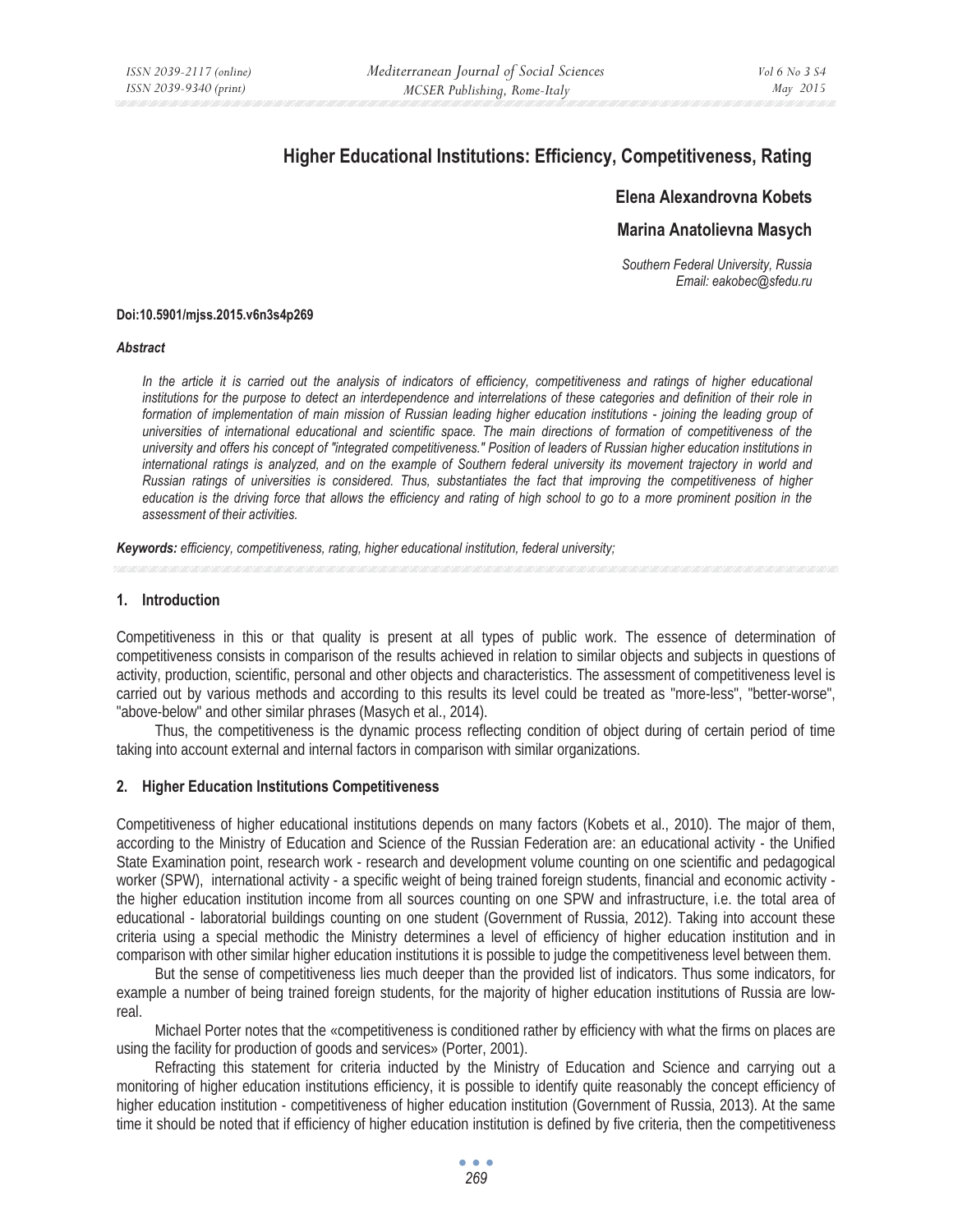| ISSN 2039-2117 (online) | Mediterranean Journal of Social Sciences | Vol 6 No 3 S4 |
|-------------------------|------------------------------------------|---------------|
| ISSN 2039-9340 (print)  | MCSER Publishing, Rome-Italy             | May 2015      |

of higher education institution it is the wider concept which has absorbed in the essence a set of indicators. Nevertheless, it is possible to consider the efficiency of higher education institution as the integrated cut of its competitiveness, and the estimates per research and financial and economic indicators of activity are the markers of exit to the Russian and international rating level.

# **3. Integrated Competitiveness of Higher Education Institutions**

Let's consider the main directions of higher education institution competitiveness formation. The parameters of entrance competitiveness of higher education institution is accepted the average point of USE Unified State Examination for school level, the volumes of scientific and technical development offered for implementation, the competition level on positions replacement of scientific and pedagogical workers, the number of invitations for participation of employees in the All-Russia and international scientific and educational conferences and symposiums, the number of foreign students, desired to study at given university, the number of foreign teachers and scientists participating in educational and scientific process, brand, prestige of higher education institution and so on (Kobets et al., 2010).

To output parameters of higher education institution competitiveness relate: the demand of employers of higher education institution graduates per target factor and independent job search on specialty. The employers' references on professional level of workers earlier graduated in higher education institution, the actually achieved scientific and financial results at performance of scientific and technical development, the scientific articles citation index, articles for international publishing houses, the graduates' references on quality of training in higher education institution and others.

Entrance and output competitiveness is connected to the internal competitiveness. It is possible to carry to parameters of internal competitiveness the condition of material and technical basis and higher education institution infrastructure, the level of workers salary, the condition of methodical base of students training and its compliance to requests of the market, the qualification of scientific and pedagogical employees of higher education institution, the progressiveness of organizational structure of governing and efficiency of management at all its levels, the social security of workers and so on.

External competitiveness of higher education institution can be characterized by such parameters as competition among similar higher educational institutions, influence of federal, regional and municipal policy in education field, communications with employers of graduates and customers of scientific and technical development, financing arrangements by the state and private business for higher education institution activity, communication with scientific educational and methodical institutional structures in Russia and abroad.

Thus, the competitiveness of higher educational institutions develops of four components: entrance competitiveness, internal competitiveness, output competitiveness, external competitiveness. Having united all these types of competitiveness into whole it is possible to apply the concept of integrated competitiveness which gradient aims at exit to the Russian and international ratings of higher educational institutions (fig. 1).



**Fig.1.** Integrated competitiveness of higher education institutions.

The parameters of all of competitiveness types mutually dependent on each other both: directly, and indirectly. For example, the salary of scientific and pedagogical workers influences the level of entrance competitiveness and if it is worthy, it promotes an attraction of more qualified personnel and vice versa.

## **4. The Position of Higher Education Institutions - The Leaders in Russia in International Ratings**

The Russian leading higher education institutions' mission for last years' happens to be the entrance into Russian world ratings reflecting the success of their activity (Petrosyants and Tchaplygin, 2014). These higher education institutions are passing to the international criteria of activity assessment due to connection with transition to dual-level education system, with the number of scientific articles of employees for foreign magazines, with index of citing, share of foreign teachers and students and with some other indicators.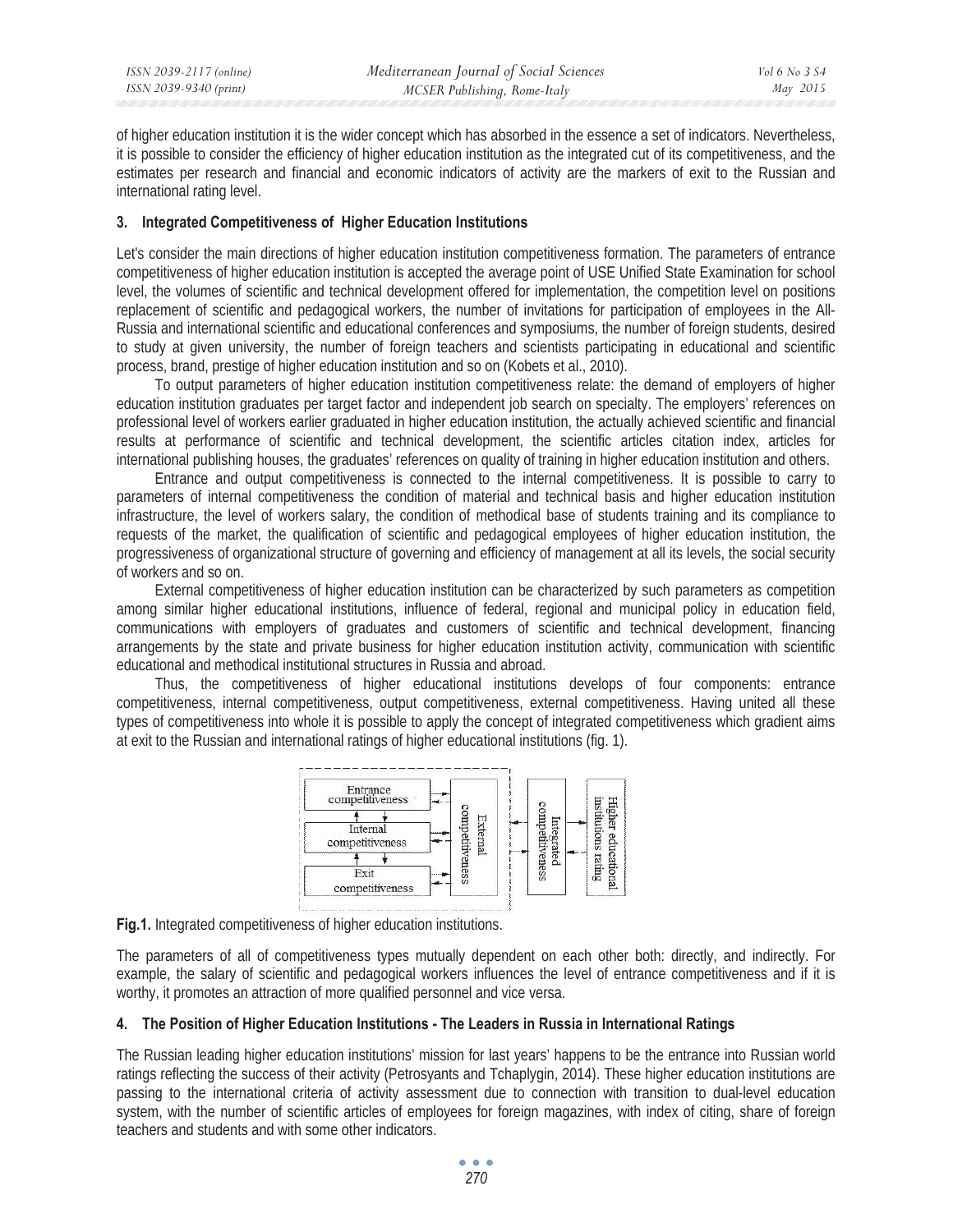| ISSN 2039-2117 (online) | Mediterranean Journal of Social Sciences | Vol 6 No 3 S4 |
|-------------------------|------------------------------------------|---------------|
| ISSN 2039-9340 (print)  | MCSER Publishing, Rome-Italy             | May 2015      |

In the Decree «About measures for realization of the state policy in the fields of education and science», signed by President V. V. Putin of 07 May, 2012 it is a task to provide an occurrence by year 2020 not less than 5 Russian universities into the first hundred leading world universities list according to global world ratings (Putin, 2012).

The plan of measures has been worked out on increasement of leading universities competitiveness and occurrence in the first hundred in one of three global ratings THE WORLD UNIVERSITY: the world rating of universities (THE), the academic rating of universities of the world (ARWU), or rating of best universities of the world (QS). Financing has been for this purpose planned from the state side in the volume of 35 billion rubles and an open competition was announced in which 54 Russian higher education institutions have provided the programs. Per results of assessment by the special commission the 15 higher education institutions have been selected, leaning on their today's condition and potential abilities. Unfortunately, by results of year 2012 only the Moscow State University and the St. Petersburg State University have hit the list of 400 best higher education institutions according to version THE, and in year 2013 in this category there was only Moscow State University. In year 2012 of MEPhI has appeared in rather prestigious interval (226-250 place) which is the best result of this higher education institution. Thus on separate indicators of rating these higher education institutions occupy higher places. For example, in TNE rating in year 2012 the highest grade 100 indicator of MEPhI reaches owing to two scientific articles with all time citation indexes (3306 and 4916). But on quoting in summary rating it is possible to gather at most 30 points from 100, and the backlog per other criteria didn't allow to MEPhI to hit higher position in the general rating(Arefyev, 2014). The general rating on TNE in year 2013 was the highest at the Californian Institute of technology - 94, 9 points. Ranging of higher education institutions on global ratings (THE, ARWU, QS) as a whole is based on similar indicators, such as training and training environment, research-volume-incomeresults, quoting index, income from scientific production activity, international image, winners of the Nobel and Fildsov awards who have graduated from this educational institution or working in there and some others (Arefyev and Moshnyaga, 2014).

In QS rating the basis is an expert polling in scientific environment on which it is possible to receive 40 % of points, polling of employers - 10 %, ratio of students and faculty - 20 %, number of quoted articles per one scientific and pedagogical worker - 20 %, share of foreign students - 5 %, share of foreign scientific and pedagogical workers of 5 %. The Russian higher education institutions participate in this rating. Thus the Moscow State University in year 2013 has taken the 120th place and has gathered 63, 9 points, the St. Petersburg state university 240th place with about 45, 9 points. On the first place the Massachusetts Institute of Technology with 100 points. The first hundred obturate the universities which have gathered from 68 to 70 points. From this it is visible that the greatest competition for entry into the first hundred higher education institutions is in these limits (Arefyev, 2014).

In the Shanghai rating (ARWU) which is also the global rating, there are no indicators on number of students, teachers and financial results. The main role is played by only scientific activity and existence at employees - graduates from higher education institution of awards of Nobel and Filds. In ARWU rating by special technique it is estimated the quality of training, quality of the faculty, scientific productivity per one worker. Thus the scientific articles published in Nature and Science magazines give the main value. The Russian higher education institutions in this rating are unobtrusive. The Moscow State University of Lomonosov since 2001 till 2005 has hit the first hundred digit group of universities, and the St. Petersburg State University has taken the places from 301 till 400. The Voronezh and Novosibirsk State universities, the Kazan and Ural federal universities have got rather appreciable points on separate indicators of rating (Arefyev, 2014).

Quite successfully the Russian higher education institutions participate in the international rating of WEBOMETRICS universities at the heart of which it is ground the growth of online publications, communication expansion between the scientists and teachers, formation of new communications, efficiency, simplicity and profitability of information volumes (Karpenko and Bershadskaya, 2014). This rating characterizes the network component of higher education institutions (Gusev and Novikova, 2014). In rating more than 12000 universities of the world are ranged.

Indicators of rating are the quantity of web pages which give 20 % of points, number of external references on site from Majestic SEO and Ahrefs (50 %), number of saturated files (15 %), the indicator considering the scientific articles in authoritative international magazines (15 %). The Russian higher education institutions in last six ratings (2007-2013 y.y.) are included into the first ten the countries (Gusev and Novikova, 2014). The regional federal universities dominate among the best Russian higher education institutions, this confirm an efficiency of such schoolings creation, but insufficient quality of scientific researches scotches Russia in this rating of advancing to higher places.

Having considered the movement of Russian higher education institutions in the most significant world ratings it is possible to ascertain the positive tendency consisting in the inclusion of higher education institutions into international system of quality assessment of education and scientific researches (Birnbaum, 2014). The more increasing number of higher educational institutions issues the challenge before themselves on participation in various ratings. But thus the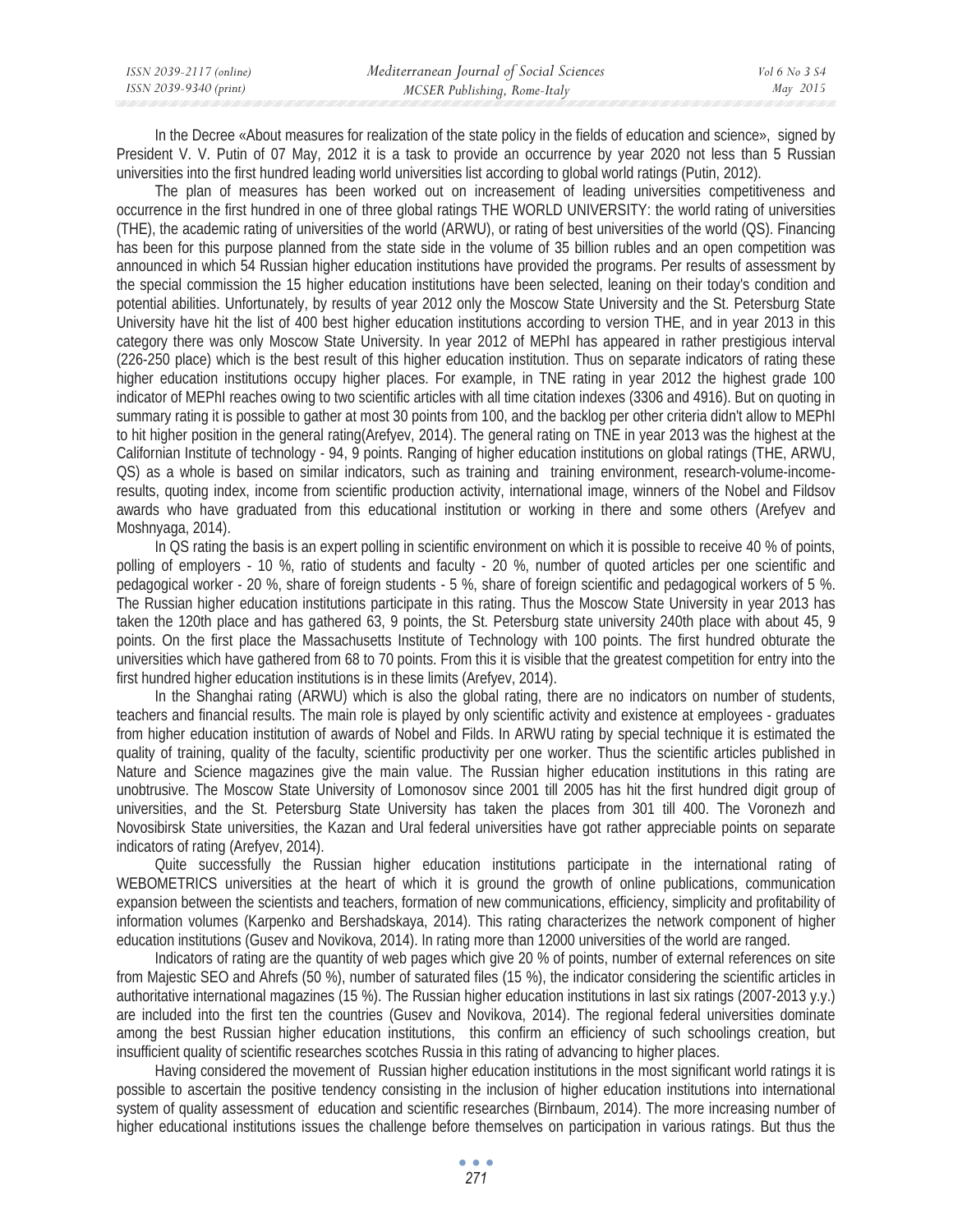success of participation in this or that rating should depend on the weighed approach to assessment of current component of scientific and pedagogical activity, potential of development and prospects of objectives implementation. The short analysis of statistical information on points quantum gathered on various indicators in ratings for the last 2 years, can serve as reference point for university from the point of view of participation in this or that rating. As a rule, the universities accept a participation in several ratings and can achieve good result as a whole on rating, and on its separate indicators (Khodyrev, 2014).

In recent years there were new international ratings, such as rating of universities of CIS countries, rating of universities of former Soviet Union countries, TNE rating of higher education institutions of BRIKS countries and of countries with the rising economy, new rating of higher education institutions of BRIKS countries according to QS version, the international rating of young higher education institutions, and also internally ratings of various countries. At the heart of these ratings are put both criteria of leading international ratings, and new indicators.

## **5. Trajectory of Movement of the Southern Federal University in Ratings**

On the example of the Southern federal university (FSAI) we will consider its trajectory of movement in world and Russian ratings of universities. The Russian academic rating is estimated in 2010-2013 by five criteria which define level of efficiency of higher educational institutions. It is thus supposed that the higher education institutions which have got in TOP-100 appear in the sphere of fixed interest of consumers, the authorities and business. The generalized rating on the basis of calculations of factors of activity and stability gives the first three places to the higher school of economy (100 points), the Moscow State University (83 points), MGIMO (76,5 points). The southern federal university the first of federal universities has taken honorable 11th place, having gathered 38,5 points. Following the results of 2012 of FSAI has taken the 867th place in the international rating of WEBOMETRICS instead of planned 600. It was the first real test of level of competitiveness in the international ratings. The rating of WEBOMETRICS is included into number of leading ratings, analyzing not educational activity of university as a whole, and representation of higher education institution in Internet space. The rating allows estimating indirect way research activity of higher education institution through comparison of Internet sites. FSAI possesses the powerful diversified scientific base, allowing mastering considerable volumes of research and development. The scientific potential of scientific and pedagogical workers dynamically grows that is positively reflected in productivity of scientific achievements. In this rating more than 12000 best educational institutions of the world and the 867th place - quite good result are ranged, considering that it in essence the first showdown.

Following the results of 2013 of FSAI has shown high-quality break, having accepted fate in rating of the best universities of the world (QS) having taken position in cluster 601-650, thereby has confirmed the joining to group of dynamically developing universities of the world (Borovskaya, 2013). Among 15 Russian higher education institutions participating in this rating of FSAI has taken the 14th place. In world rating of WEBOMETRICS for January, 2013 of FSAI has taken the 999th place in the world and the 12th place among the Russian universities. As of August, 2013 1351 places and the 10th place in Russia respectively.

Improvement of positions at rating level in comparison with year 2012 specifies probably the growth of information volume on university web pages with simultaneous accretion, of indicators of scientific activity.

In Russian ratings the position of FSAI are quite successful. So in national rating of INTERFAX agency among 105 Russian higher education institutions following the results of 2012, FSAI has taken the 12th place, and on indicator «research activity» the 3rd place. In rating of higher education institutions of Russia according to the Expert RA rating agency version per criterion «research activity» the higher education institution has taken the 6th place among 100 of Russian universities and the 24th place in summary rating of year 2013 (Borovskaya, 2012). Analyzing the FSAI achievements in ratings of year 2013 in comparison with 2012, it should be noted an appreciable increase of competitiveness of university both: in international, and in Russian space. The results shown characterize the high level of FSAI competitiveness among the Russian higher education institutions.

For more productive advance of FSAI in new international authoritative ratings it is necessary to increase the tendencies of main criteria of indicators which are considered on them. As FSAI possesses a powerful scientific base (rather large scientific research institutes, experimental design bureau, laboratories, scientific and technological centers, etc.) and also an effective scientific activity of departments, in our opinion, it is necessary to emphasize such ratings in which the greatest number of points can be received for scientific development, researches, scientific articles, citing index. It is necessary to increase a number of scientific articles and reports in English, published on sites of university and in magazines. Thus the other criteria considered in ratings, shall be improved and developed continuously that will promote an advance in summary rating.

Thus, having considered an essence of efficiency of higher education institutions, competitiveness and rating it is